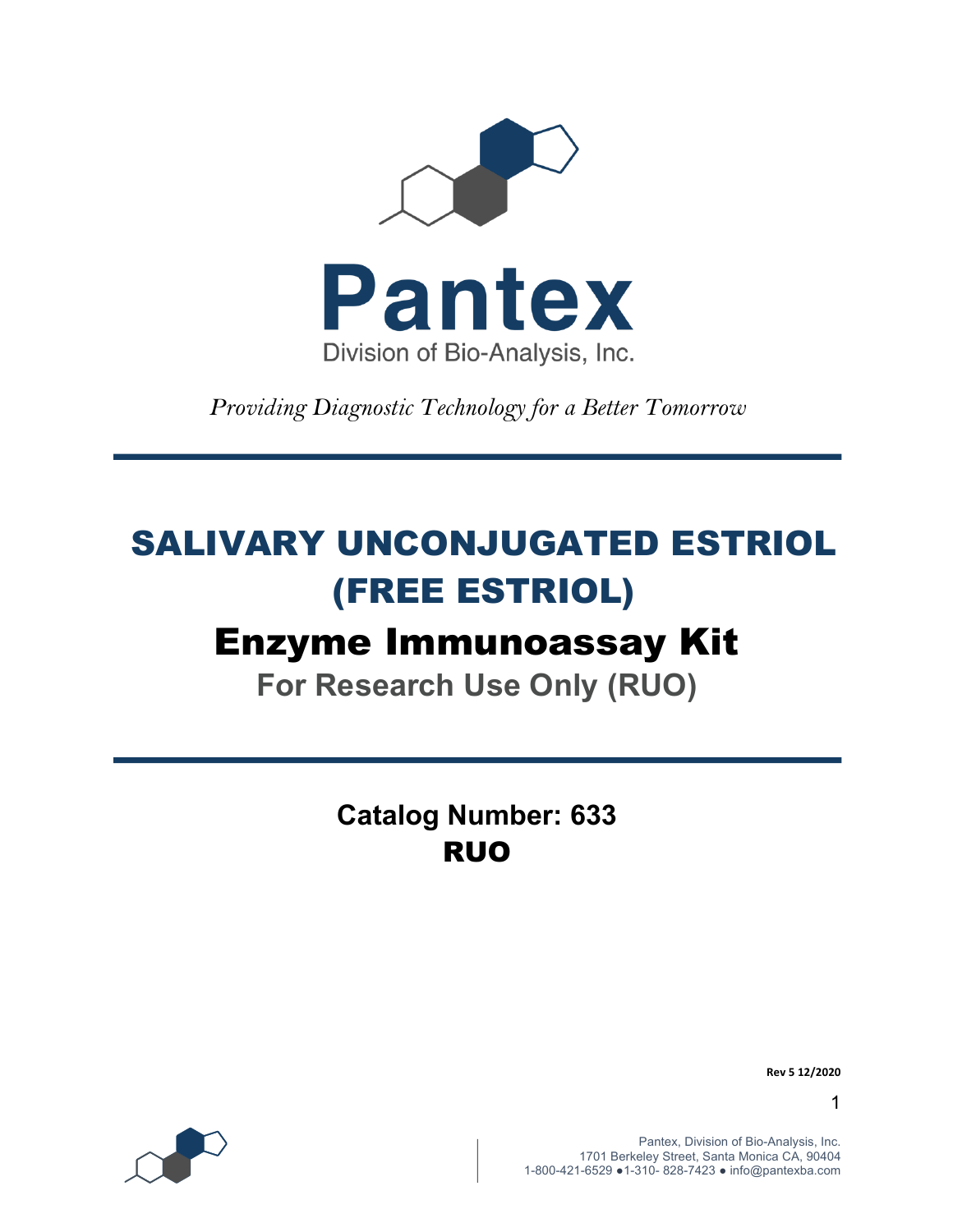|                         | <b>TABLE OF CONTENTS</b>                  |                |
|-------------------------|-------------------------------------------|----------------|
|                         |                                           | Page/s         |
|                         | Intended Use and Description              | 3              |
| Ш                       | <b>Assay Background</b>                   | 3              |
| Ш                       | <b>Assay Principle</b>                    | 3              |
| IV                      | Reagents Provided and Reagent Preparation | $3-5$          |
| $\mathbf v$             | <b>Storage and Stability</b>              | 6              |
| VI                      | Materials Needed by not Supplied          | 6              |
| VII                     | Sample Collection and Processing          | $\overline{7}$ |
| <b>VIII</b>             | <b>Assay Procedure Summary Flow Sheet</b> | 8              |
| $\mathsf{I} \mathsf{X}$ | <b>Assay Procedure</b>                    | $8 - 9$        |
| X                       | <b>Typical Results</b>                    | 9              |
| XI                      | Calculation                               | 10             |
| XII                     | <b>Quality Control</b>                    | 10             |
| XIII                    | <b>Expected Values</b>                    | 10             |
| <b>XIV</b>              | <b>Performance Characteristics</b>        | 11             |
|                         | A. Specificity of Antiserum               | 11             |
|                         | <b>B.</b> Detection Limits                | 12             |
|                         | <b>C.</b> Precision and Reproducibility   | $12 - 13$      |
|                         | <b>D.</b> Linearity Study                 | 13             |
|                         | E. Recovery                               | 14             |
| XV                      | Limitations                               | 14             |
| <b>XVI</b>              | <b>Precautions</b>                        | $14 - 15$      |
| <b>XVII</b>             | References                                | 15             |

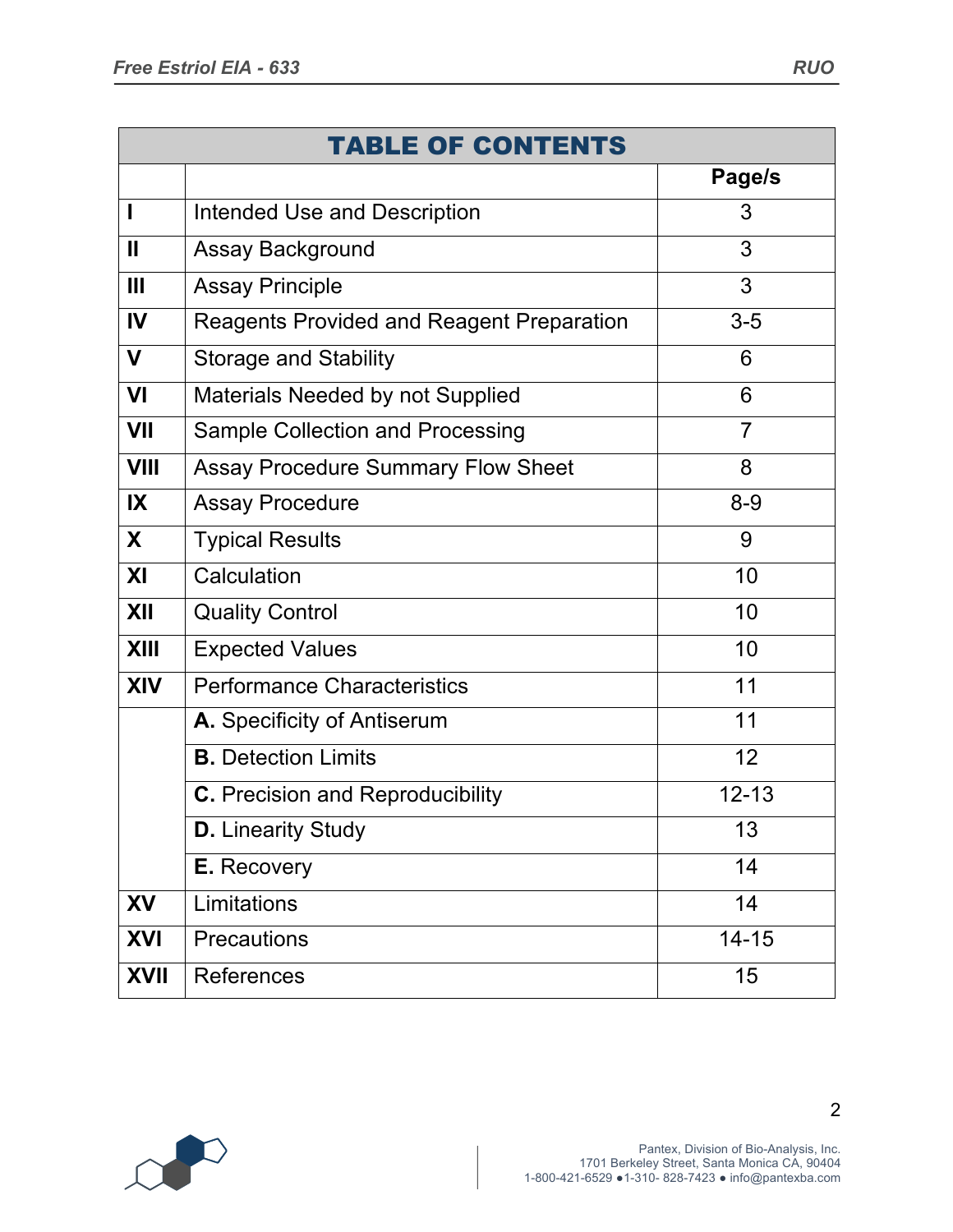## **I. Intended Use and Description**

The Pantex Salivary Free Estriol, Cat #633 is designed and validated for the quantitative measurement of free estriol in human saliva.

For further information about this kit, its application or the procedures in this insert, please contact the Technical Service Team at Pantex.

# **II. Assay Background**

Estriol is the weakest of the three major estrogens with a binding affinity for the estrogen receptor about 1/100 that of estradiol. Physiologically significant amounts of Estriol are only present during pregnancy or with supplementation. Estriol is available, mainly, as a custom compounded product and is one of the components of bi- or triestrogen creams usually in a ratio of estradiol to estrone to estriol 1:1:8. Salivary estriol median levels are <2 pg/mL in non-pregnant pre- and post-menopausal women as well as in men. These levels represent little to no physiologic estrogenic activity. In pregnancy, low levels of Estriol may indicate fetal distress and in Down Syndrome Estriol measurements are part of a screen for this condition.

# **III. Assay Principle**

The Pantex Salivary Free Estriol EIA kit, Cat #633, is based on the competition principal and microplate separation. Estriol calibrators and unknown amounts of estriol in saliva samples compete with a fixed amount of estriol conjugated to horse radish peroxidase (**Estriol-HRP**) for binding sites with a rabbit estriol monoclonal antiserum bound to GARGG (goat anti-rabbit gamma globulin) coated wells of a microplate. After incubation, unbound components are washed away, enzyme substrate solution is added, and a blue color formed. This reaction is stopped with an acid solution to produce a yellow color. The optical density is then read at 450 nm. The amount of **Estriol-HRP** detected is inversely proportional to the amount of estriol in a sample.

# **IV. Reagents Supplied and Reagent Preparation**

Store all other reagents at 2 to 8°C. Use only reagents supplied with this kit. Do not interchange reagents with different lot numbers. Expiration dates and lot numbers are printed on the labels.

**1. GARGG Plate:** One 96 well microplate (12x8 breakable strip wells) coated with goat anti-rabbit gamma globulin placed in a resealable foil bag with desiccant. One (1) 96 well kit is sufficient for 39 duplicate patient measurements.

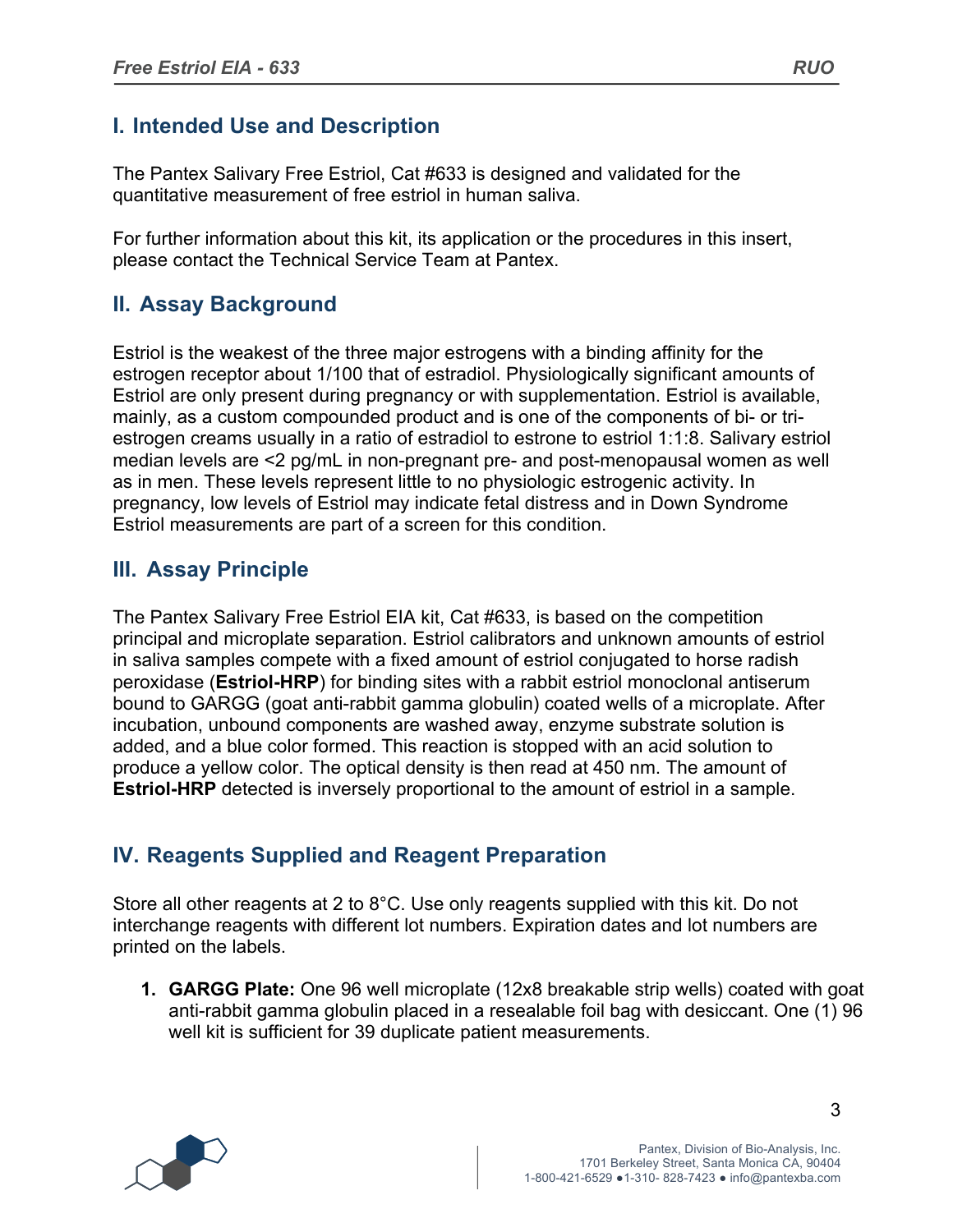**2. Concentrated Stock Estriol (synthetic) solution** in BSA buffer at a concentration of 121.5 ng/mL (121,500 pg/mL): 1 bottle, 150 µL. Determine the amount of working estriol calibrators needed and prepare based on this example:

| <b>Calibrator</b><br><b>Concentration to</b><br>prepare | <b>Stock Estriol</b><br><b>Concentrate to</b><br>use | <b>Volume to</b><br>Use | <b>Assay Buffer</b><br>to use | <b>Final Volume</b> |
|---------------------------------------------------------|------------------------------------------------------|-------------------------|-------------------------------|---------------------|
| (pg/mL)                                                 | (pg/mL)                                              | (mL)                    | (mL)                          | (mL)                |
| 1215                                                    | 121,500                                              | 0.030                   | 2.970                         | 3.000               |

### **Working Estriol working calibrator 1215 pg/mL preparation**:

#### **Working Estriol Calibrators 405 - 5 pg/mL preparation:**

| <b>Calibrator</b><br><b>Concentration to</b><br>prepare<br>(pg/mL) | <b>Calibrator</b><br><b>Concentration to</b><br><b>use</b><br>(pg/mL) | <b>Volume to use</b><br>(mL) | <b>Assay buffer</b><br>to use<br>(mL) | <b>Final Volume</b><br>(mL) |
|--------------------------------------------------------------------|-----------------------------------------------------------------------|------------------------------|---------------------------------------|-----------------------------|
| 405                                                                | 1215                                                                  | 1.000                        | 2.000                                 | 3.000                       |
| 135                                                                | 405                                                                   | 1.000                        | 2.000                                 | 3.000                       |
| 45                                                                 | 135                                                                   | 1.000                        | 2.000                                 | 3.000                       |
| 15                                                                 | 45                                                                    | 1.000                        | 2.000                                 | 3.000                       |
| 5                                                                  | 15                                                                    | 1.000                        | 2.000                                 | 3.000                       |
|                                                                    |                                                                       |                              | 3.000                                 | 3.000                       |

- **3. Assay buffer**: 1 bottle, 20 mL.
- **4. Stock Estriol (synthetic) Control Concentrate (50 ng/mL (50,000 pg/mL))**: 1 bottle, 0.150 mL. Concentration is on the label and is traceable to U.S. Pharmacopeia (USP). Determine the amount of working controls needed and prepare based on this example:

#### **Working Estriol Control #2, (500 pg/mL) preparation**

| Control<br><b>Concentration to</b><br>prepare | <b>Stock</b><br><b>Concentration to</b><br><b>use</b> | <b>Volume</b><br>to use | <b>Assay Buffer</b><br>to use | <b>Final Volume</b> |
|-----------------------------------------------|-------------------------------------------------------|-------------------------|-------------------------------|---------------------|
| (pg/mL)                                       | (pg/mL)                                               | (mL)                    | (mL)                          | (mL)                |
| 500                                           | 50,000                                                | 0.020                   | 1.980                         | 2.000               |

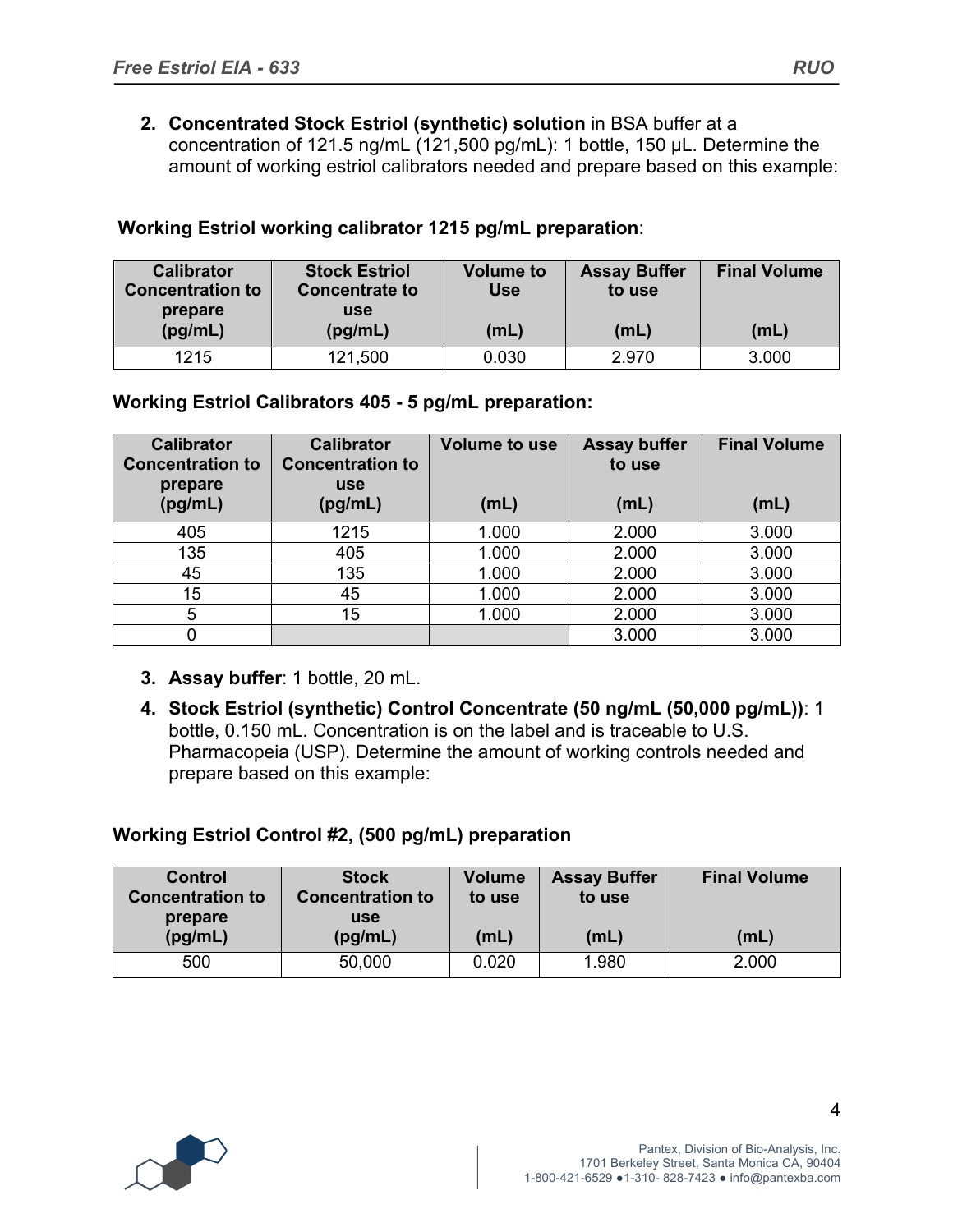| <b>Control</b><br><b>Concentration to</b><br>prepare<br>(pg/mL) | <b>Estriol</b><br><b>Control #2</b><br><b>Concentration</b><br>to use<br>(pg/mL) | <b>Volume</b><br>to use<br>(mL) | <b>Assay</b><br><b>Buffer to</b><br><b>use</b><br>(mL) | <b>Final Volume</b><br>(mL) |
|-----------------------------------------------------------------|----------------------------------------------------------------------------------|---------------------------------|--------------------------------------------------------|-----------------------------|
| 25                                                              | 500                                                                              | 0.050                           | 0.950                                                  | 1.000                       |

**Working Estriol Control #1 (25 pg/mL) preparation:**

Immediately after use, store the unused portions of the **working calibrators** and the **High** and **Low Controls** at 2**-**8°C. Discard if not used within 28 days of mixing.

- **5. Salivary Estriol EIA rabbit monoclonal Antibody**: 1 bottle, 6 mL. The solution is blue.
- **6. Salivary Estriol-Horseradish Peroxidase (HRP) concentrate.:** 1 amber bottle, 0.100 mL. Estriol derivative is conjugated to horseradish peroxidase. The solution is yellow and light sensitive.
- **7. Estriol -Horseradish Peroxidase (HRP) conjugate buffer, pH 7.4**: 1 bottle, 3 mL. Use only for the preparation of the **Estriol-HRP working reagent only**. **Estriol-HRP working reagent** preparation: Determine the amount of **working Estriol-HRP** needed and dilute 1:40 with **conjugate buffer** pH 7.4 (#7). For example, mix 0.0625 mL of **Estriol-HRP concentrate** (#6) plus 2.437 mL with **conjugate buffer,** (#7). This is sufficient for 100 EIA wells.

The **Estriol-HRP working reagent** is light sensitive. Immediately after use, wrap the vial with the unused portion of the **Estriol-HRP working reagent** with aluminum foil or alternatively, prepare the **Estriol-HRP working reagent** in an amber vial. Store at 2-8°C. Discard if not used within 14 days of mixing.

- **8. Wash solution (10X concentrated) EIA #1**: 1 bottle, 50 mL of phosphate buffered saline, pH 7.4. Prior to use dilute 1:10 with deionized water.
- **9. Color Development Reagent EIA #1**: 1 amber plastic bottle, 15 mL of Tetramethylbenzidine (TMB) plus hydrogen peroxide. Light sensitive.
- **10.Stopping Solution EIA #1**: 1 bottle of a 15 mL mixture of diluted sulfuric and hydrochloric acid solution.

\*Concentration of estriol calibrators and controls are actual and traceable to US Pharmacopeia (USP) Cat. No. 125408 Lot L0K175

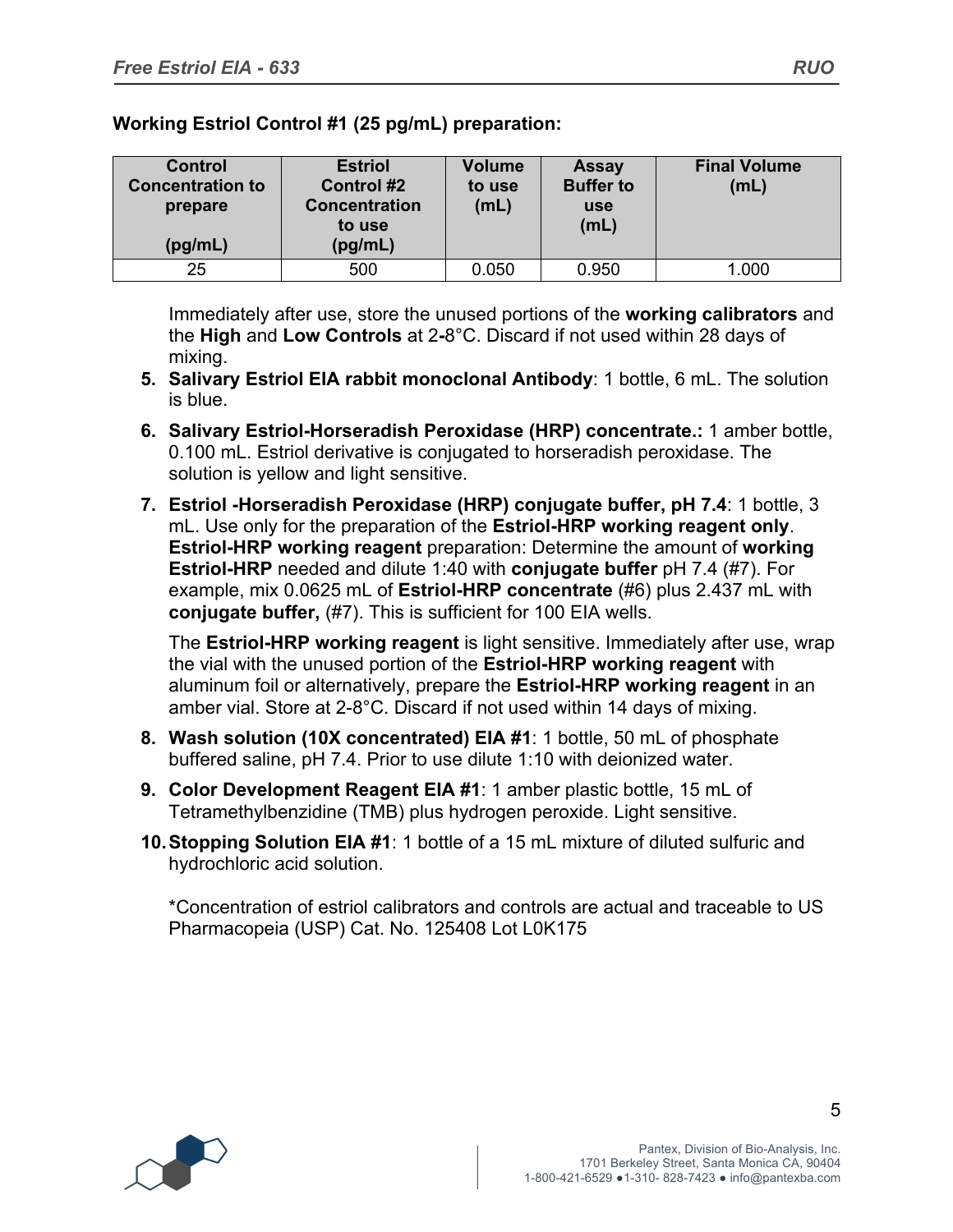# **V. Storage and Stability**

- When stored at  $2^\circ$   $8^\circ$ C, unopened reagents will retain activity until the expiration date. Do not use reagents beyond this date.
- Use only reagents supplied with this kit. Do not interchange reagents with different lot numbers.
- Opened reagents must be stored at  $2^{\circ}$  8°C.
- Microtiter wells must be stored at  $2^\circ$   $8^\circ$ C. Once the foil bag has been opened, care should be taken to reseal tightly.
- Opened kits retain activity for 28 days if stored as described above.
- Expiration dates and lot numbers are printed on the labels.

# **VI. Materials Needed but not Supplied**

- Device to dispense very accurately 50 µL of saliva.
- Multichannel pipettors.
- Microplate or orbital shaker
- Vortex Mixer
- Microplate washer (not required, plates can be washed manually).
- Microplate reader capable of reading 450 nm with 4 parameter data reduction or comparable software.
- Plate Sealers
- Pantex sample collection device, Cat #PCD 602. (Pantex, 1701 Berkeley Street, Santa Monica, CA 90404), or suitable equivalent sample collection device.

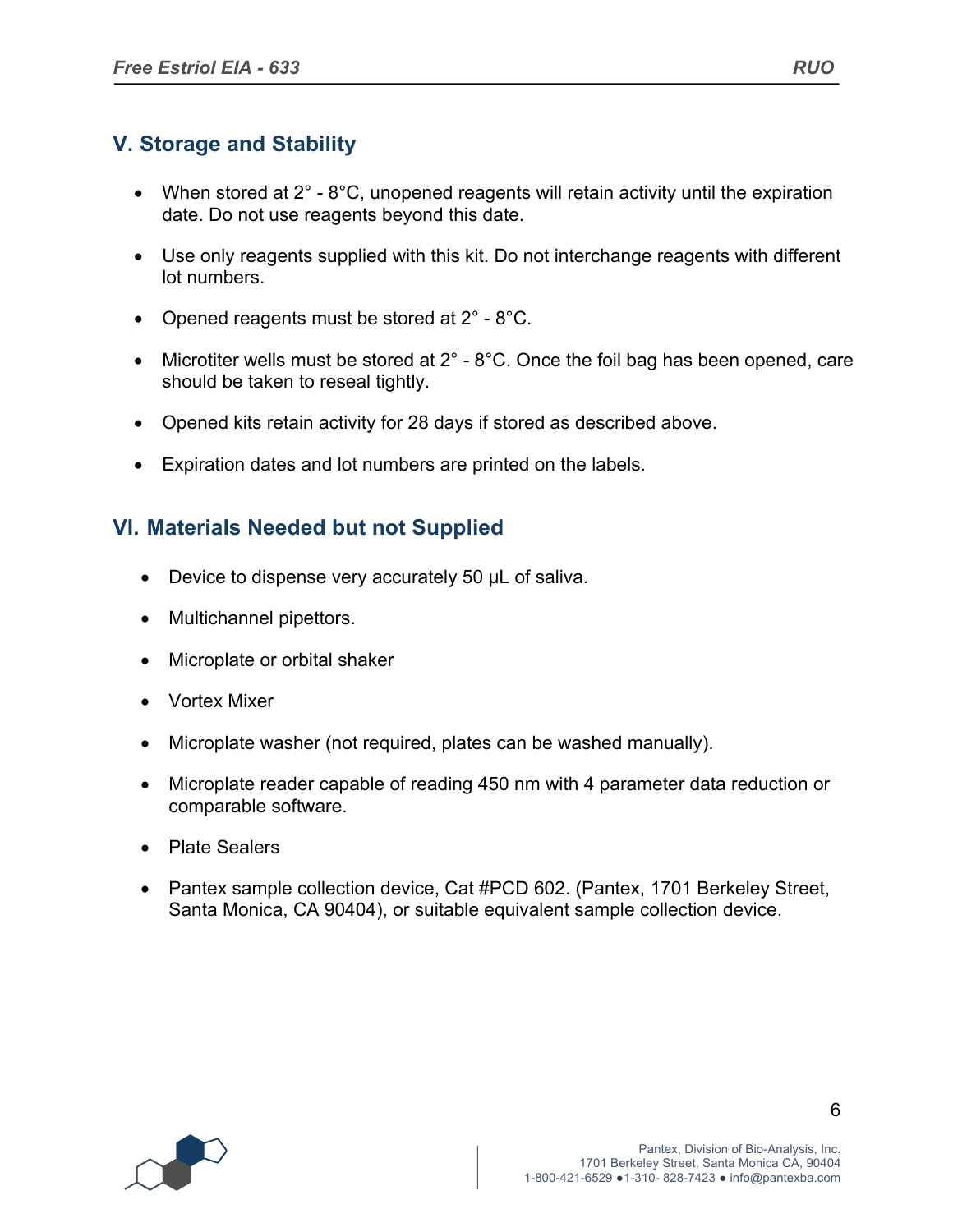## **VII. Sample Collection and Processing**

- **1.** *Collection:* This sample collection and processing procedure must be followed.
- Pantex sample collection device, Cat. # PCD602 or a suitable collection device, is required for the collection of saliva samples when determining Estriol concentrations with the Pantex Salivary Unconjugated Estriol (Free Estriol) EIA Kit, Cat # 633.
- Avoid food consumption, drinking coffee or alcohol, smoking or chewing gum 15 minutes prior to sample collection.
- Rinse mouth thoroughly with water 15 minutes prior to collection.
- In the **required saliva collection device** (Pantex sample collection device, Cat. #PCD602) collect a minimum of 1 mL, (Use the number 1 marked on the collection tube as a reference), of whole saliva by un-stimulated passive drool by allowing saliva to drip off the lower lip into the graduated collection tube or by allowing saliva to accumulate in the floor of the mouth and spitting it into the collection tube. Label the sample tube with the following information:
	- **i.** Date and time of sample collection
	- **ii.** Patient's name
	- **iii.** Patient's gender
	- **iv.** Patient's date of birth
- The sample(s) should be sent as soon as possible after collection to the testing site, they should remain stable under average shipping conditions, including over weekends and holidays and during hot temperatures. If the sample(s) will not be sent the day of collection, store at 2-8°C until ready to be shipped.
- Upon sample's arrival to the testing site, the sample(s) should be kept in the collection device to maintain its integrity and freeze ( $\leq$  -15°C or below) until day of assay. On day of assay, thaw samples to facilitate precipitation of mucins. Centrifuge at 1500g for ten minutes. Bring samples to room temperature and assay.

## *2. Sample stability:*

| <b>Storage</b>   | $20-28$ °C   | $37^{\circ}$ C | $2-8$ °C          | $\leq$ -15°C<br>(7 freeze/thaw<br>cycles) | $≤-15^{\circ}C$<br>(Long term) |
|------------------|--------------|----------------|-------------------|-------------------------------------------|--------------------------------|
| <b>Stability</b> | Up to 7 days | Up to 7 days   | Up to $7$<br>davs | Up to 7 days                              | Up to $12$<br>months           |

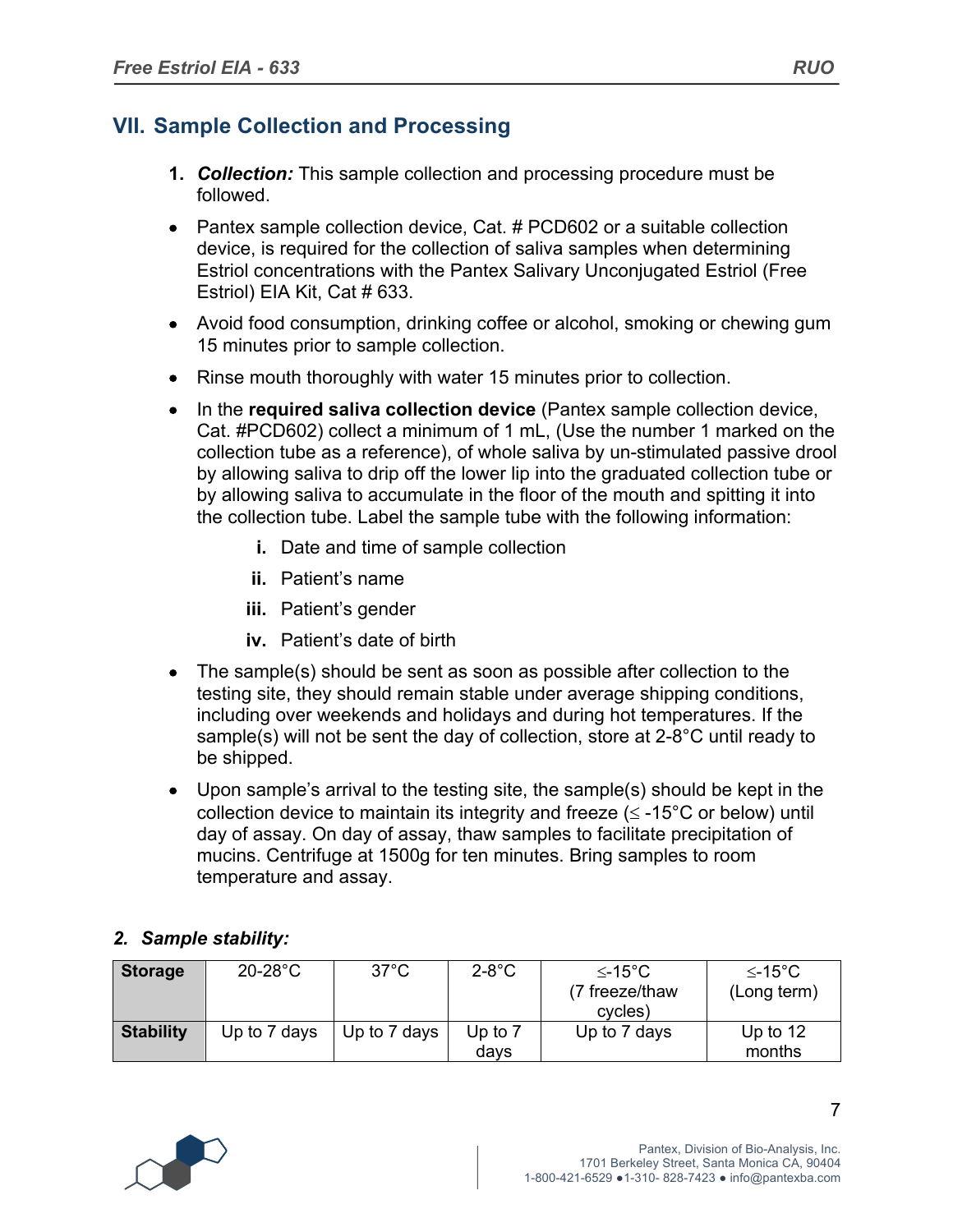| Calibrator<br>I.D. pg/ml<br>Sample<br>Estriol | Calibrator, Control,<br>Sample<br>(Jm) | <b>Working Reagent</b><br><b>HRP Estriol</b><br>(L1) | Anti-Estriol<br>(11) | Mix. Incubate for 2 hrs. at Room Temperature, shaking. | Wash Solution.<br>Diluted 10X<br>(11) |                     | <b>Color Developer</b><br>Reagent<br>(11) | Mix. Incubate 30 min. at room temperature | <b>Stopping Solution</b><br>(Tn) | Mix. Read at 450 nm |
|-----------------------------------------------|----------------------------------------|------------------------------------------------------|----------------------|--------------------------------------------------------|---------------------------------------|---------------------|-------------------------------------------|-------------------------------------------|----------------------------------|---------------------|
| $\mathbf 0$                                   | 50                                     | 25                                                   | 50                   |                                                        | 300                                   |                     | 125                                       |                                           | 125                              |                     |
| 5                                             | 50                                     | 25                                                   | 50                   |                                                        | 300                                   | Wash <sub>3</sub> X | 125                                       |                                           | 125                              |                     |
| 15                                            | 50                                     | 25                                                   | 50                   |                                                        | 300                                   |                     | 125                                       |                                           | 125                              |                     |
| 45                                            | 50                                     | 25                                                   | 50                   |                                                        | 300                                   |                     | 125                                       |                                           | 125                              |                     |
| 135                                           | 50                                     | 25                                                   | 50                   |                                                        | 300                                   |                     | 125                                       |                                           | 125                              |                     |
| 405                                           | 50                                     | 25                                                   | 50                   |                                                        | 300                                   |                     | 125                                       |                                           | 125                              |                     |
| 1215                                          | 50                                     | 25                                                   | 50                   |                                                        | 300                                   |                     | 125                                       |                                           | 125                              |                     |
| Control #1                                    | 50                                     | 25                                                   | 50                   |                                                        | 300                                   |                     | 125                                       |                                           | 125                              |                     |
| Control #2                                    | 50                                     | $\overline{25}$                                      | 50                   |                                                        | 300                                   |                     | 125                                       |                                           | 125                              |                     |
| Sample                                        | 50                                     | $\overline{25}$                                      | 50                   |                                                        | 300                                   |                     | 125                                       |                                           | 125                              |                     |

# **VIII. Assay Procedure Summary Flow Sheet**

# **IX. Assay Procedure**

- **1.** It is recommended that the **calibrators**, **controls** and **samples** should be tested in duplicate and the mean value should be used to report the results.
- **2.** To the GARGG microplate dispense **50µL** of **working Salivary Estriol EIA calibrators** (0, 5, 15, 45, 135, 405 and 1215 pg/mL), **controls**, and **saliva samples**.
- **3.** Add **25 µL** of **Estriol-HRP Working Reagent** to all wells.
- **4.** Add **50 µL** of **Anti-Estriol EIA rabbit monoclonal antibody**.
- **5.** Cover microplate with plastic sealer. Incubate by shaking on a microplate orbital shaker set a 500-900 rpm for **2 hrs.** at room temperature.

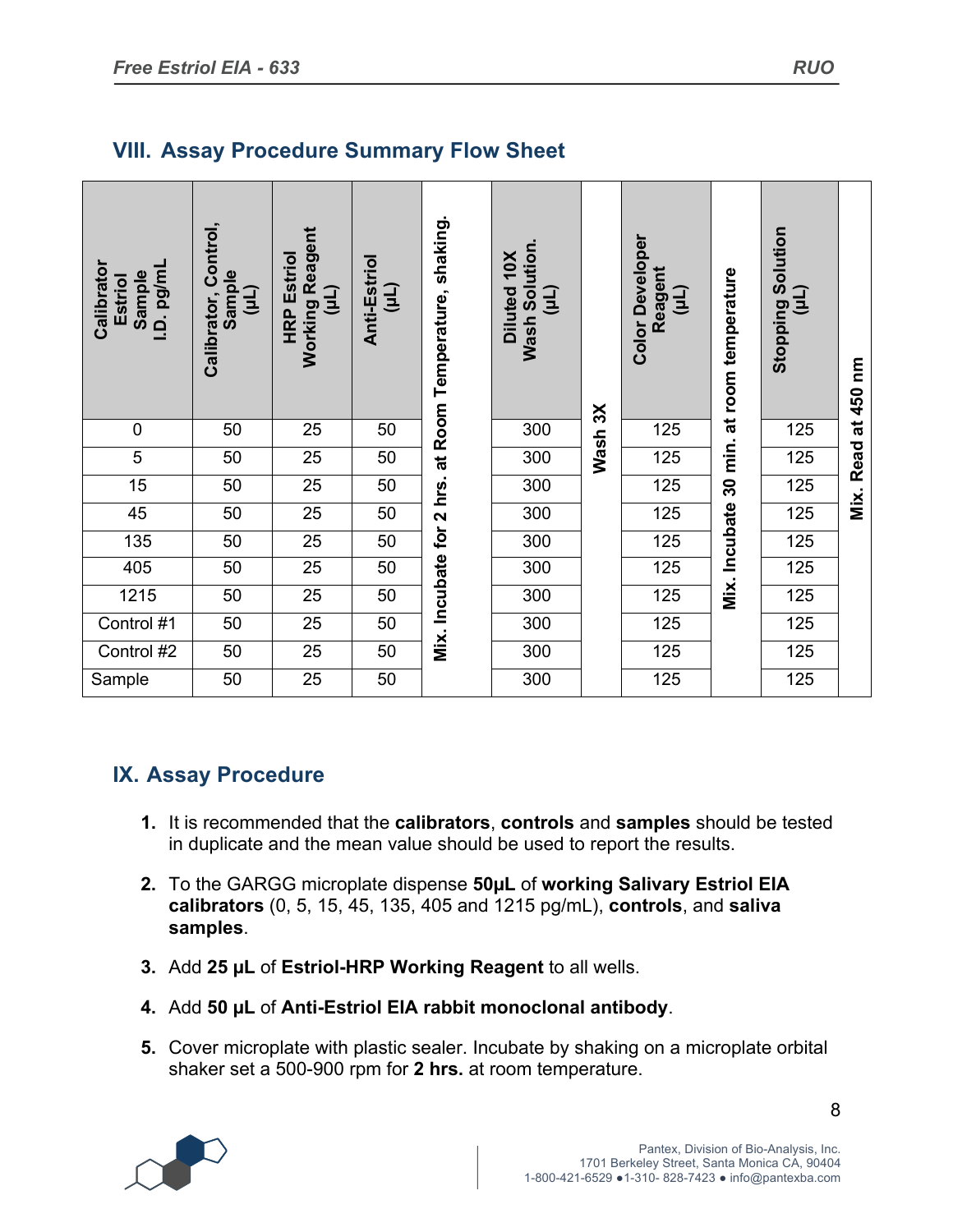- **6.** After incubation, decant the contents of the wells. Wash 3 times with 300 µL of diluted Wash Solution. After the 3<sup>rd</sup> wash, invert GARGG microplate on an absorbent paper and tap dry.
- **7.** Dispense **125 µL of Color Development Reagent EIA #1** into each well. Shake briefly (manual). Cover microplate with plastic sealer. Incubate for **30 minutes at room temperature**.
- **8.** Dispense **125 µL of Stopping Solution EIA #1** into each microtiter well of the GARGG plate. Shake briefly (manual). Color changes from blue to yellow.
- **9.** Read at 450 nm on a microplate reader within 10 minutes.

| <b>X. Typical Results</b> |  |
|---------------------------|--|
|---------------------------|--|

| <b>Typical Calibration Curve (Actual assay)</b> |                                    |          |                         |  |
|-------------------------------------------------|------------------------------------|----------|-------------------------|--|
| <b>Calibrators</b><br>(pg/mL)                   | <b>Mean Absorbance</b><br>(450 nm) | $%$ B/Bo | <b>Value</b><br>(pg/mL) |  |
| 0                                               | 2.62                               | 100      | 0                       |  |
| 5                                               | 2.12                               | 81.0     | 5                       |  |
| 15                                              | 1.66                               | 64.4     | 15                      |  |
| 45                                              | 1.01                               | 38.7     | 45                      |  |
| 135                                             | 0.43                               | 16.5     | 135                     |  |
| 405                                             | 0.18                               | 6.7      | 405                     |  |
| 1215                                            | 0.09                               | 3.3      | 1215                    |  |
| Control #1                                      | 1.41                               | 53.9     | 22                      |  |
| Control #2                                      | 0.17                               | 6.5      | 448                     |  |
| Sample #1                                       | 0.12                               | 4.6      | 650                     |  |
| Sample #2                                       | 0.61                               | 23.3     | 95                      |  |
| Sample #3                                       | 1.99                               | 76.0     | 11                      |  |

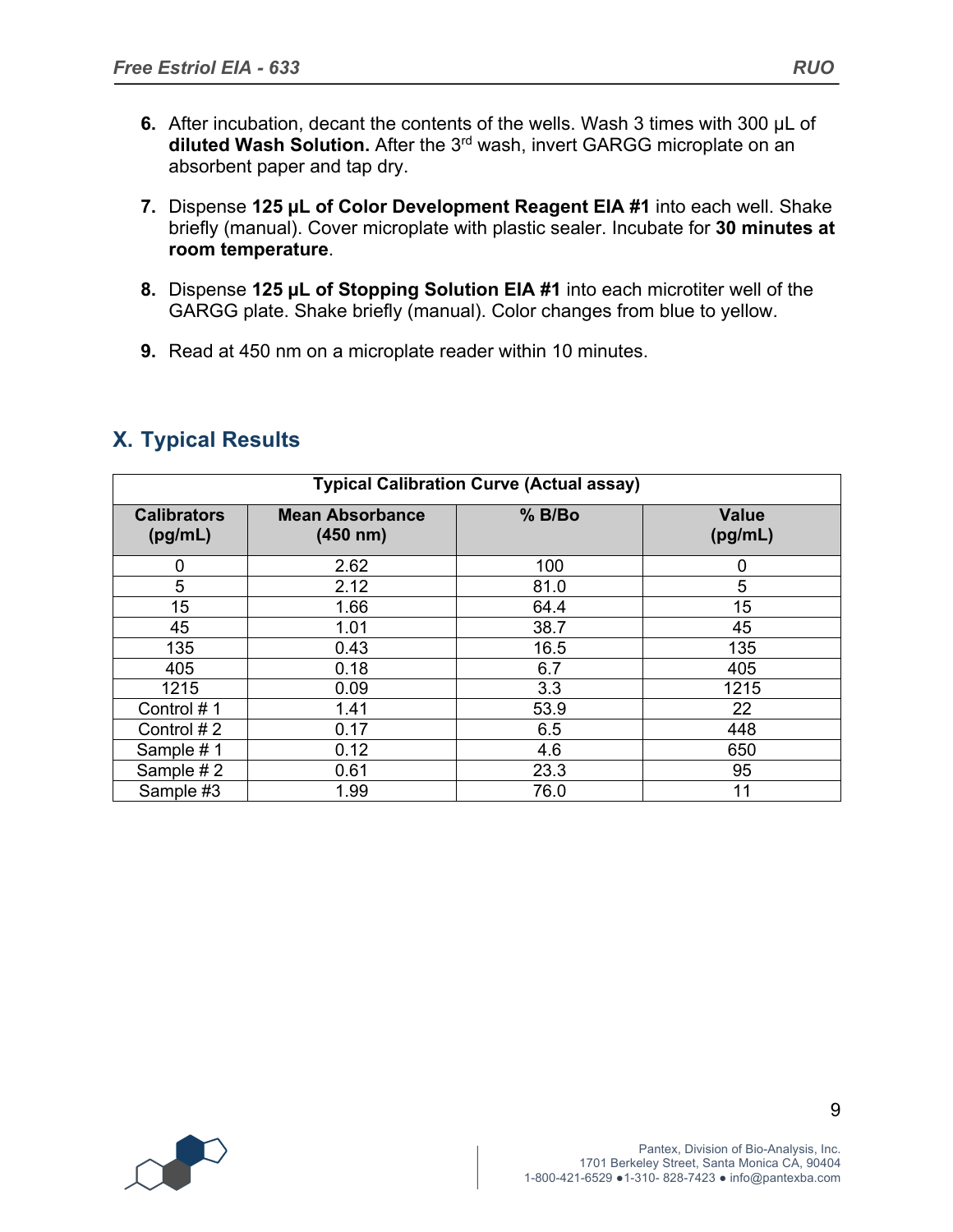## **XI. Calculation**

**1.** Determine the concentrations of the controls and unknowns by interpolation using software Capable of logistics using a 4-parameter sigmoid minus curve fit.

| <b>Analytical measuring range (AMR)</b> | 5.0 pg/mL- 1215 pg/mL |
|-----------------------------------------|-----------------------|

#### **Conversion: Estriol (pg/mL) x 3.47 = pmol/L**

Samples with Estriol values greater than 1215 pg/mL should be diluted 1:10 with zero (0) calibrator and rerun for accuracy. Obtain the final Estriol concentration by multiplying the diluted sample by 10.

## **XII. Quality Control**

The expected values for the controls are stated on the label of each control which are included in the kit. The results can only be accepted if the expected values are met. Follow federal, state and local guidelines for testing quality control materials.

## **XIII. Expected Values**

Saliva samples (AM) collected at approximately the same time show the following values:

| <b>Subjects</b><br>(Numbers) | Gender                 | <b>Median</b><br>(pg/mL) | Range<br>(pg/mL) |
|------------------------------|------------------------|--------------------------|------------------|
| 59                           | Female pre-menopausal  | 0.8                      | $0.0 - 12.4$     |
| 40                           | Female post-menopausal | 1.2                      | $0.0 - 18.4$     |
| 98                           | Male 20-70 years old   | 1.6                      | $0.0 - 17.1$     |

It is recommended that each laboratory establishes its own range of normal values.

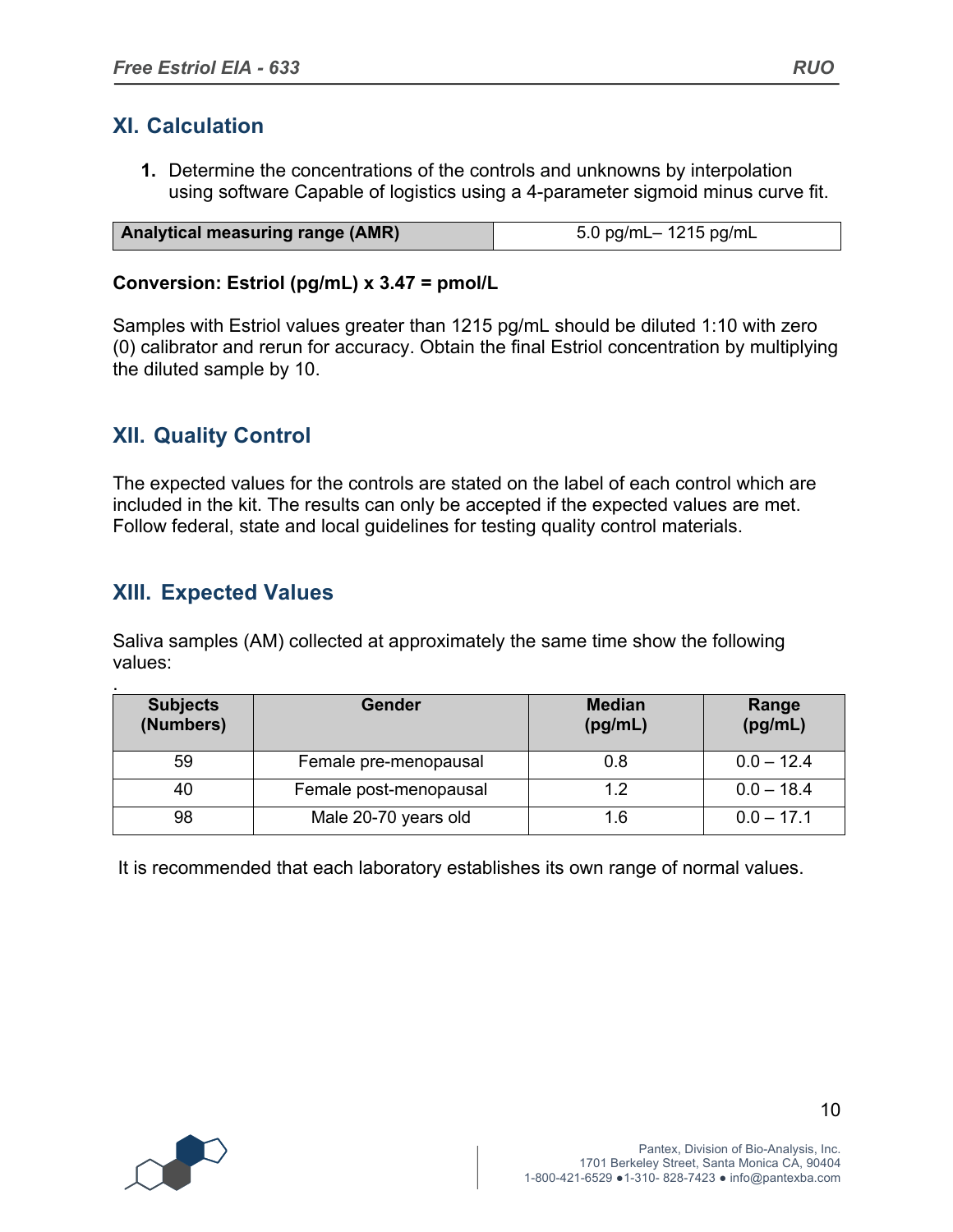# **XIV. Performance Characteristics**

## **A. Specificity of Antiserum:**

| <b>Steroids:</b>               | % Cross-reactivity |
|--------------------------------|--------------------|
| Estriol (E3)                   | 100.00             |
| 15-Hydroxestriol               | 4.4220             |
| 16-Epiestriol                  | 1.7400             |
| Estriol-3-SO4                  | 0.0248             |
| Estriol-3-glucoronide          | 0.0290             |
| Estriol-16-glucoronide         | 0.0300             |
| Estradiol 17 $\beta$ (E2)      | 0.1300             |
| Estradiol 17 $\alpha$          | 0.2214             |
| Estradiol-3-SO4                | < 0.001            |
| Estrone (E1)                   | < 0.001            |
| Estrone-3-SO4                  | 0.100              |
| Androstenedione                | < 0.001            |
| Testosterone                   | < 0.001            |
| $5\alpha$ -Dihydrotestosterone | < 0.001            |
| Dehydroepiandrosterone SO4     | < 0.001            |
| Androstanedione                | < 0.001            |
| Progesterone                   | < 0.001            |
| 17OH Progesterone              | < 0.001            |
| Pregnenolone                   | < 0.001            |
| 17-OH-Pregnenolone             | < 0.001            |
| Desoxycorticosterone           | < 0.001            |
| 11-Desoxycorticosterone        | < 0.001            |
| Corticosterone                 | < 0.001            |
| Aldosterone                    | < 0.001            |
| Cortisol                       | < 0.001            |

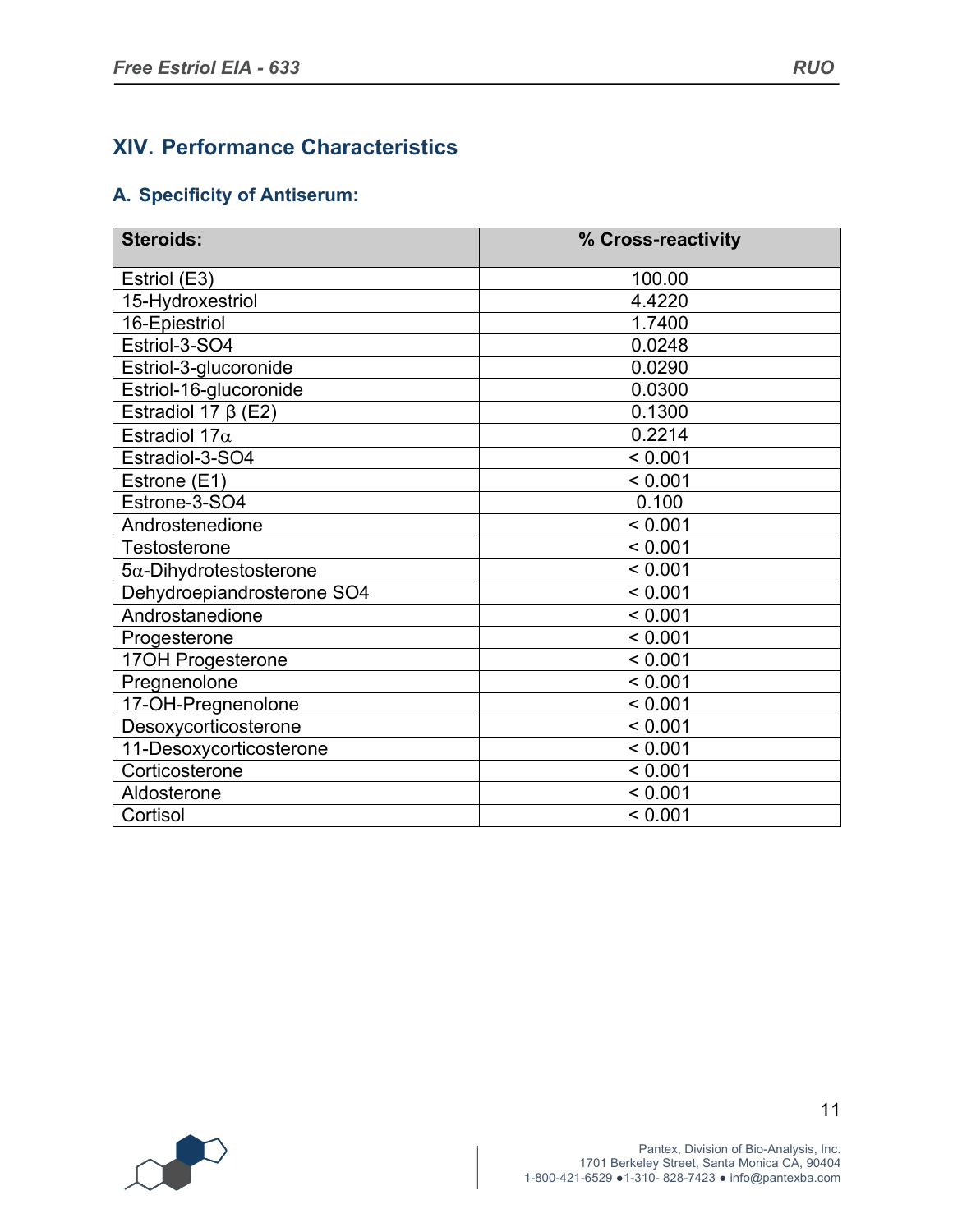## **B. Detection Limits:**

The Detection Limit Study for determining the limit of the blank (LoB) and limit of detection (LoD) for the Pantex Salivary Unconjugated Estriol EIA Kit, Cat #633 was performed using several low estriol samples and two different reagent lot numbers that were assayed twice per day over a period of 3 days. (Reference, CLSI EP 17-A, protocols for Determination of Limits of Detection and Limits of Quantitation).

| Limit of the Blank (LoB) | <b>Limit of Detection (LoD)</b> |  |  |
|--------------------------|---------------------------------|--|--|
| (pg/mL)                  | (pg/mL)                         |  |  |
| 0.500                    | 0.860                           |  |  |

## **C. Precision and Reproducibility:**

#### *Intra-assay*

The intra-assay precision was determined from the mean of 20 replicates of low, medium and high pools.

| <b>Sample</b> |    | <b>Mean</b> | <b>Standard</b><br><b>Deviation</b> | %CV |  |
|---------------|----|-------------|-------------------------------------|-----|--|
|               |    | (pg/mL)     | (pg/mL)                             |     |  |
| Low           | 20 | 36.2        | 2.950                               | 8.2 |  |
| <b>Medium</b> | 20 | 130.0       | 6.364                               | 4.9 |  |
| High          | 20 | 388.9       | 23.68                               | 6.0 |  |

#### *Inter-assay*

The inter-assay precision was determined from the mean average of the duplicates for 12 separated assays with low, medium and high pools.

| <b>Sample</b> | N  | <b>Mean</b><br>(pg/mL) | <b>Standard</b><br><b>Deviation</b><br>(pg/mL) | %CV |
|---------------|----|------------------------|------------------------------------------------|-----|
| Low           | 12 | 36.4                   | 1.966                                          | 5.4 |
| <b>Medium</b> | 12 | 141.6                  | 10.029                                         |     |
| High          | 12 | 414.6                  | 18.089                                         | 4.4 |

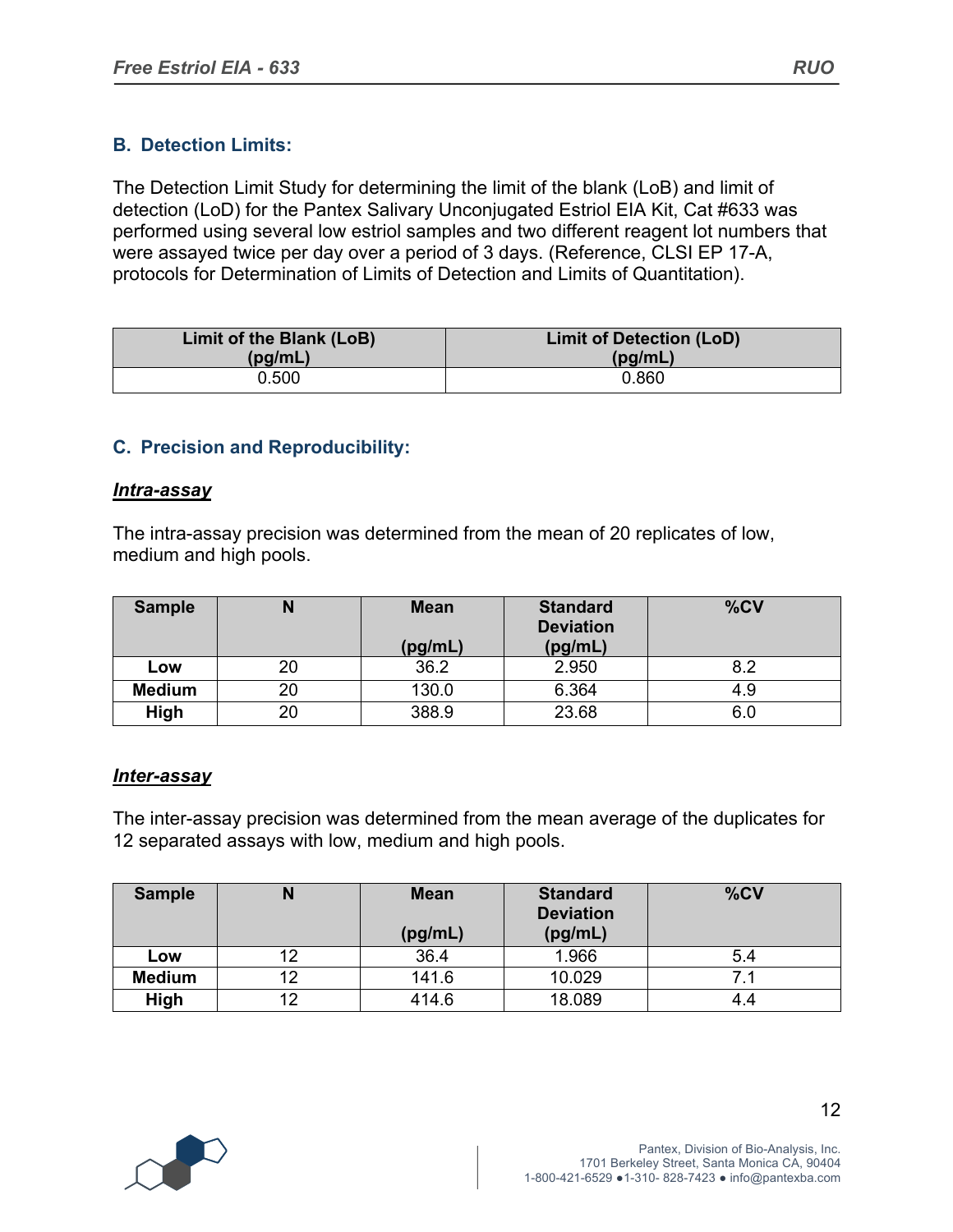## *Inter-lot Variation*

The inter-lot precision was determined by duplicate measurements of three (3) saliva pools and three (3) spiked controls in saliva like matrix, using three (3) different reagent lots.

| <b>Saliva</b><br><b>Samples</b> | Lot $#001$<br>mean | Lot $#002$<br>mean | Lot $#003$<br>mean | Inter-lot<br>mean | Inter-lot<br>Std. Dev. | Inter-lot<br>$c_{V}$ |
|---------------------------------|--------------------|--------------------|--------------------|-------------------|------------------------|----------------------|
| ID                              | (pg/mL)            | (pg/mL)            | (pg/mL)            | (pg/mL)           | (pg/mL)                | (%)                  |
| Pool 1                          | 82.8               | 89.9               | 99.3               | 90.7              | 8.277                  | 9.1                  |
| Pool 2                          | 185.4              | 204.1              | 211.6              | 200.4             | 13.493                 | 6.7                  |
| Pool 3                          | 6.8                | 6.3                | 6.3                | 6.5               | 0.289                  | 4.5                  |
| Control 1                       | 36.9               | 37.8               | 37.6               | 37.4              | 0.473                  | 1.3                  |
| Control 2                       | 138.6              | 156.6              | 141.1              | 145.4             | 9.751                  | 6.7                  |
| Control 3                       | 426.1              | 457.3              | 461.5              | 448.3             | 19.340                 | 4.3                  |

## **D. Linearity Study:**

Ten (10) sample concentrations that span the assay measuring range were prepared and assayed per EP6-A, Evaluation of the Linearity of Quantitative Measurement Procedures.

S=10 samples (dilutions) Concentration =  $(C1*V1 + C10*V10)/(V1+V10)$ 

|                | C <sub>1</sub> | V <sub>1</sub> | C <sub>10</sub> | V10   | <b>Calculated</b><br><b>Concentration</b> | <b>Observed</b><br><b>Concentration</b> | <b>Recovery</b> |
|----------------|----------------|----------------|-----------------|-------|-------------------------------------------|-----------------------------------------|-----------------|
|                | (pg/mL)        | (mL)           | (pg/mL)         | (mL)  | (pg/mL)                                   | (pg/mL)                                 | (%)             |
| $\mathbf{1}$   |                |                |                 |       | 4.5                                       | 4.4                                     | 97.8            |
| $\overline{2}$ | 4.5            | 0.889          | 1250.0          | 0.111 | 142.8                                     | 150.4                                   | 105.4           |
| 3              | 4.5            | 0.778          | 1250.0          | 0.222 | 281.0                                     | 303.0                                   | 107.8           |
| 4              | 4.5            | 0.667          | 1250.0          | 0.333 | 419.3                                     | 429.6                                   | 102.5           |
| 5              | 4.5            | 0.556          | 1250.0          | 0.444 | 557.5                                     | 526.1                                   | 94.4            |
| 6              | 4.5            | 0.444          | 1250.0          | 0.556 | 697.0                                     | 674.8                                   | 96.8            |
| 7              | 4.5            | 0.333          | 1250.0          | 0.667 | 835.2                                     | 803.8                                   | 96.2            |
| 8              | 4.5            | 0.222          | 1250.0          | 0.778 | 973.5                                     | 912.8                                   | 93.7            |
| 9              | 4.5            | 0.111          | 1250.0          | 0.889 | 1111.7                                    | 1009.1                                  | 90.8            |
| 10             |                |                |                 |       | 1250.0                                    | 1105.0                                  | 88.4            |

 **\*** Targets of low and high sample concentrations.

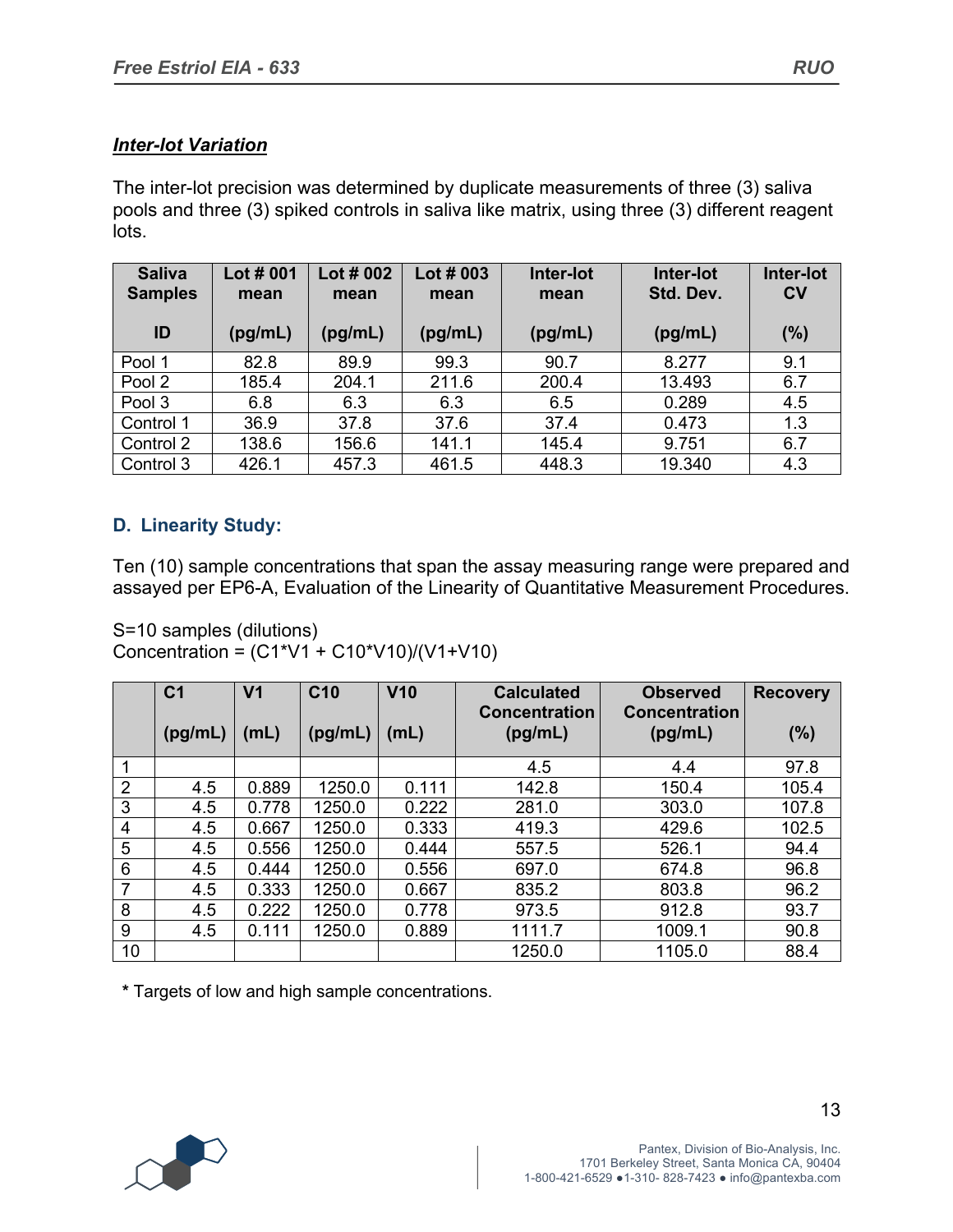## **E. Recovery:**

Five (5) saliva samples containing different levels of endogenous estriol were spiked with known quantities of Estriol and assayed.

| <b>Sample</b> | <b>Endogenous</b><br>(pg/mL) | <b>Added</b><br>(pg/mL) | <b>Expected</b><br>(pg/mL) | <b>Observed</b><br>(pg/mL) | <b>Recovery</b><br>(%) |
|---------------|------------------------------|-------------------------|----------------------------|----------------------------|------------------------|
|               | 6.5                          | 10.0                    | 16.5                       | 14.5                       | 87.9                   |
|               | 6.8                          | 50.0                    | 56.8                       | 55.7                       | 98.1                   |
| 3             | 14.5                         | 500.0                   | 514.5                      | 449.9                      | 87.4                   |
| 4             | 4.8                          | 1000.0                  | 1004.6                     | 1099.3                     | 109.4                  |
| 5             | 4.8                          | 1250.0                  | 1254.8                     | 1337.1                     | 106.6                  |

# **XV. Limitations**

- The Pantex Salivary Unconjugated Estriol EIA Kit reagents are optimized to measure estriol in human saliva.
- Avoid the use of samples with blood contamination, sodium azide and thimerosal as it may lead to false results.
- Salivary Estriol concentrations in pregnant women have not been established with the Pantex Salivary Free Estriol EIA Kit, Catalog #633. For information covering this topic, refer to references 3 and 4 of the kit insert.

# **XVI. Precautions**

- Only physician, clinical labs, research labs and hospital labs may acquire, possess and use the kit.
- Compare contents and packing list, if there is breakage or shortage, notify Pantex immediately.
- Do not pipet reagents by mouth.
- Do not smoke, eat or drink while performing assay.
- Wear disposable rubber gloves.
- Treat all saliva samples as potentially infectious.